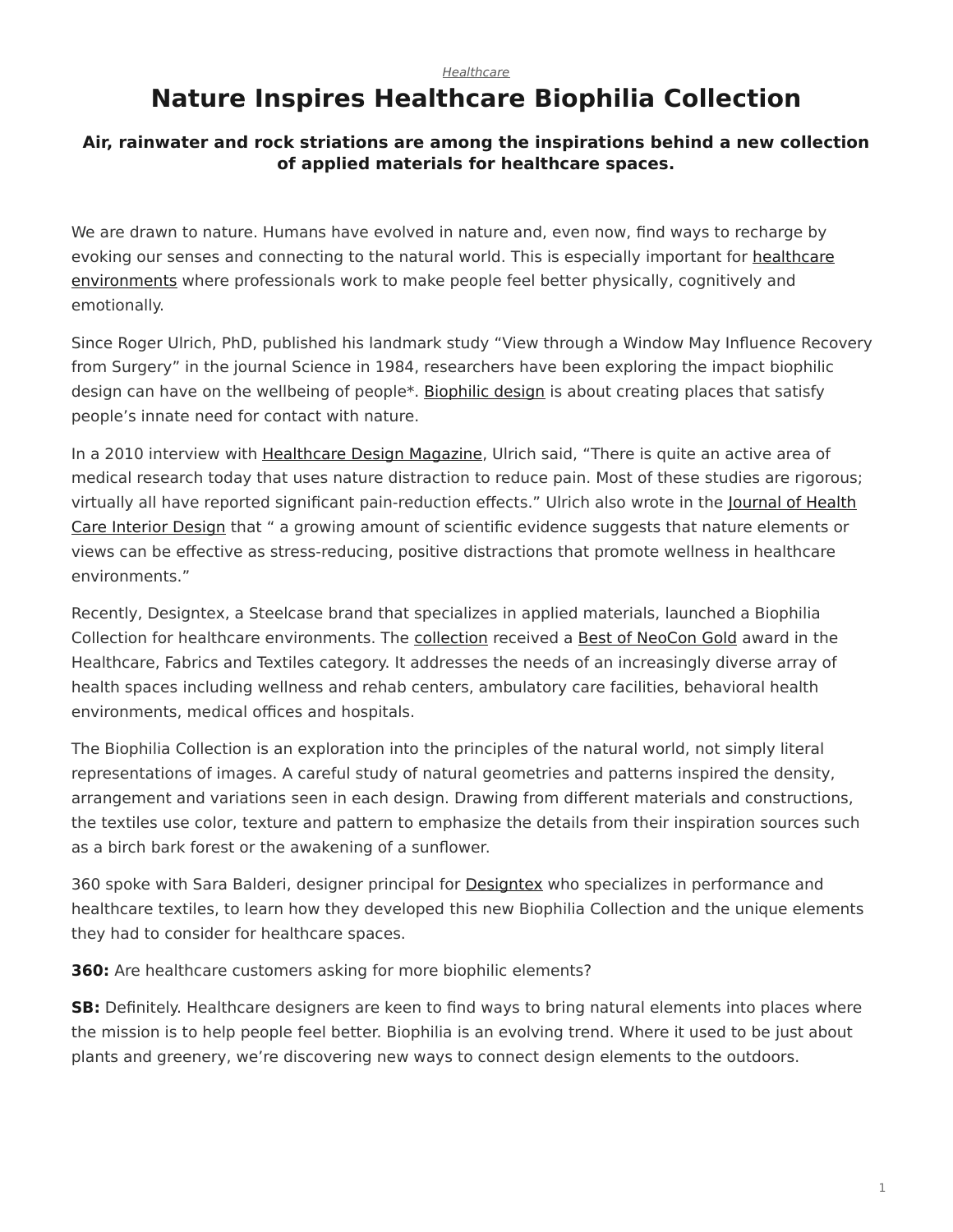**360:** Can you share with us different ways to bring biophilic influences into a space?

**SB:** When we think about incorporating biophilia into a space there are lots of opportunities to connect us to nature. We can connect visually by what we see. We can connect by what we smell, hear and touch as well. These elements can include surface materials like wood (or wood similars) and textiles that feel and look a certain way. But, it also includes water features, where appropriate, which we may hear in addition to see. And, nature gardens which may evoke our sense of smell in addition to sight. We've been exploring biomorphic patterns which connect us to nature in a more subtle way. Sometimes natural, more porous, materials can sacrifice performance in healthcare environments. They might be difficult to clean, for example. So, it's important to see all the ways we can bring reminders of nature into healthcare spaces.

**360:** Tell us how you developed this new Biophilia Collection from Designtex for healthcare environments?

**SB:** For this collection, we explored the algorithms, textures, colors and shapes found in nature which is how we derived our patterns. For a long time, when people heard "direct connection to nature," they incorporated leaf or forest patterns. I think it's really interesting to take it to the next level by looking at algorithms and mathematics. For example, we looked at rain water droplets or the edge of a forest and found connections through the mathematical arrangement you can find embedded in the environment. Our brains are subconsciously connected to these things. It may not be as obvious, but it's an interesting way to explore patterns in nature.

**360:** How does biophilia influence surface materials used in healthcare design?

**SB:** Cleaning and maintenance is high on the list. We needed to make sure we chose materials that could withstand heavy duty cleaning and maintain durability. Some materials will be in areas used 24 hours a day, seven days a week. We know there's been a desire for coated fabrics used interchangeably throughout a healthcare space. So, for this collection, we created woven and coated designs to create a holistic solution. This way designers can use a pattern in a woven textile in a public area and carry the same theme and color into a coated fabric in the patient area.

Besides constructing these patterns to withstand heavy duty use, we also used new and interesting ways to achieve beauty through the designs' unique constructions. We looked at the bark of a tree, the Fibonacci sequence or fractals, for example. The techniques we were using enhanced the subtleties within patterns, textures and colors exploring our connection to nature beyond literal representations.

Learn more about the power of the healthcare environment and [Steelcase Health](https://www.steelcase.com/discover/information/health/). To learn more about the Biophilia Collection, visit [Designtex](http://designtex.com/).

\*Sources: [14 Patterns of Biophilic Design,](https://www.terrapinbrightgreen.com/reports/14-patterns/) Terrapin Bright Green, [A Conversation with Roger Ulrich,](https://www.healthcaredesignmagazine.com/architecture/conversation-roger-ulrich/) Healthcare Design Magazine, [Effects of Interior Design on](https://www.ncbi.nlm.nih.gov/pubmed/10123973?dopt=Abstract) [Wellness: Theory and Recent Scientific Research,](https://www.ncbi.nlm.nih.gov/pubmed/10123973?dopt=Abstract) Journal of Health Care Interior Design, [How Biophilia Can Improve Our Lives III,](https://www.treehugger.com/green-architecture/how-biophilia-can-improve-our-lives-part-iii.html) treehugger